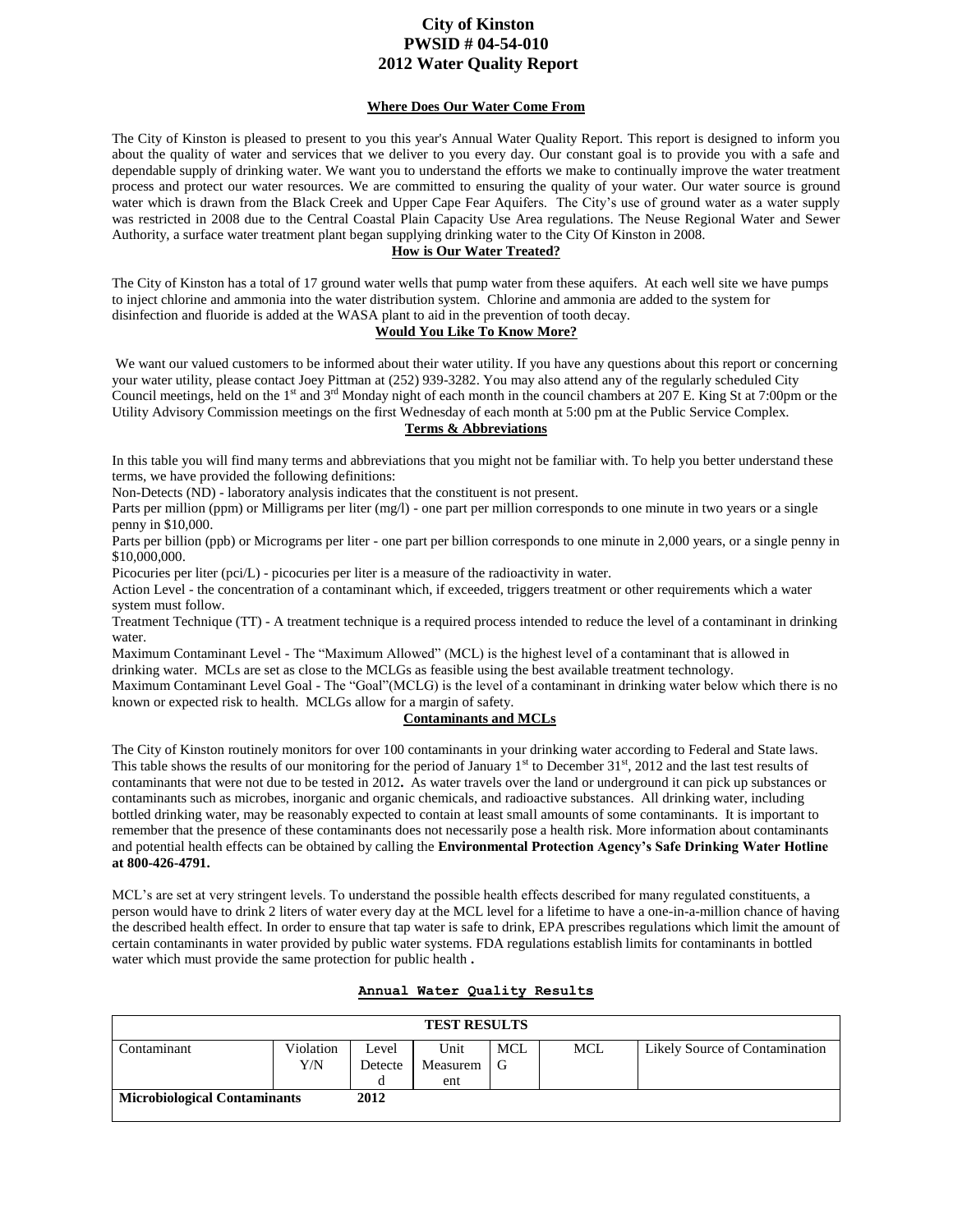| <b>Total Coliform Bacteria</b>             | N |                    | Present<br>or     | $\Omega$       | presence of<br>coliform | Naturally present in the<br>environment                                                                                             |
|--------------------------------------------|---|--------------------|-------------------|----------------|-------------------------|-------------------------------------------------------------------------------------------------------------------------------------|
|                                            |   |                    | Absent            |                | bacteria in 5%          |                                                                                                                                     |
|                                            |   |                    |                   |                | of monthly              |                                                                                                                                     |
|                                            |   |                    |                   |                | samples                 |                                                                                                                                     |
| <b>Radioactive Contaminants</b>            |   | December 2010      |                   |                |                         |                                                                                                                                     |
| Beta/photon emitters                       | N | <b>ND</b>          | Pci/l             | $\Omega$       | 50                      | Decay of natural and man-made<br>deposits                                                                                           |
| <b>Inorganic Contaminants</b>              |   |                    |                   |                |                         |                                                                                                                                     |
| Barium<br>February 2012                    | N | $*ND$              | ppm               | $\overline{2}$ | $\mathfrak{L}$          | Discharge of drilling wastes;<br>discharge from metal refineries;<br>Erosion of natural deposits.                                   |
|                                            |   |                    |                   |                |                         |                                                                                                                                     |
| Fluoride<br>February 2012                  | N | $(.19-$<br>$-.72)$ | <b>PPM</b>        | $\overline{4}$ | $\overline{4}$          | Erosion of natural deposits;<br>water additive to help promote<br>strong teeth; discharge from<br>Fertilizer and aluminum factories |
| <b>Volatile Organic Contaminants</b>       |   |                    | October 2012      |                |                         |                                                                                                                                     |
| <b>TTHM</b><br>(Total)<br>trihalomethanes) | N | .031               | ppb<br>$N - .031$ | $\Omega$       | 80                      | By-product of drinking water<br>chlorination                                                                                        |
| HAA5                                       | N | .0202              | $N -$<br>.0202    | N/A            | 60                      | By-product of drinking<br>water disinfection                                                                                        |
| Xylenes                                    | Y | .009               | ppm<br>$*ND-009$  | 10             | 10                      | Discharge from petroleum<br>factories; discharge from<br>chemical factories                                                         |

Note: (\* range from low to high # average of test results) The table below lists the monitoring results of unregulated contaminants. The purpose of unregulated contaminant monitoring is to assist EPA in determining the occurrence of unregulated contaminants in drinking water and whether future regulation is warranted. If you would like more information on unregulated chemicals you may call the EPA Hot Line at 1-800-426-4791.

| <b>Unregulated Volatile Organic Chemicals</b> | October 2008 |         |       |                      |
|-----------------------------------------------|--------------|---------|-------|----------------------|
| Chemical                                      | Detect Y/N   | Highest | Range | Unite of Measurement |
| Chloroform                                    | N            | ND.     | ND.   | ppb                  |
| CDBromomethane                                | N            | ND      | ND    | ppb                  |
| <b>BDChloromethane</b>                        | N            | ND      | ND    | ppb                  |

| <b>Asbestos Contaminant</b> |                |                                |                      |             |            |                                                                         |
|-----------------------------|----------------|--------------------------------|----------------------|-------------|------------|-------------------------------------------------------------------------|
| Contaminant (Units)         | Sample<br>Date | <b>MCL</b><br>Violation<br>Y/N | Range<br>High<br>Low | <b>MCLG</b> | <b>MCL</b> | Likely Source of<br>Contamination                                       |
| <b>Total Asbestos (MFL)</b> | $09 - 21 - 12$ | N                              | ND.                  | 7           | 7          | Decay of asbestos cement<br>water mains; erosion of<br>natural deposits |

| <b>Lead and Copper Contaminants</b>            |                |                   |                                          |      |          |                                                                                                                  |  |
|------------------------------------------------|----------------|-------------------|------------------------------------------|------|----------|------------------------------------------------------------------------------------------------------------------|--|
| Contaminant (units)                            | Sample<br>Date | Level<br>Detected | $#$ of sites<br>found<br>above<br>the AL | MCLG | MCL.     | Likely Source of<br>Contamination                                                                                |  |
| Copper (ppm)<br>( $90^{\text{th}}$ percentile) | $08-22-12$     | .485              | $\Omega$                                 | 1.3  | $AL=1.3$ | Corrosion of household<br>plumbing systems ; erosion of<br>natural deposits; leaching<br>from wood preservatives |  |